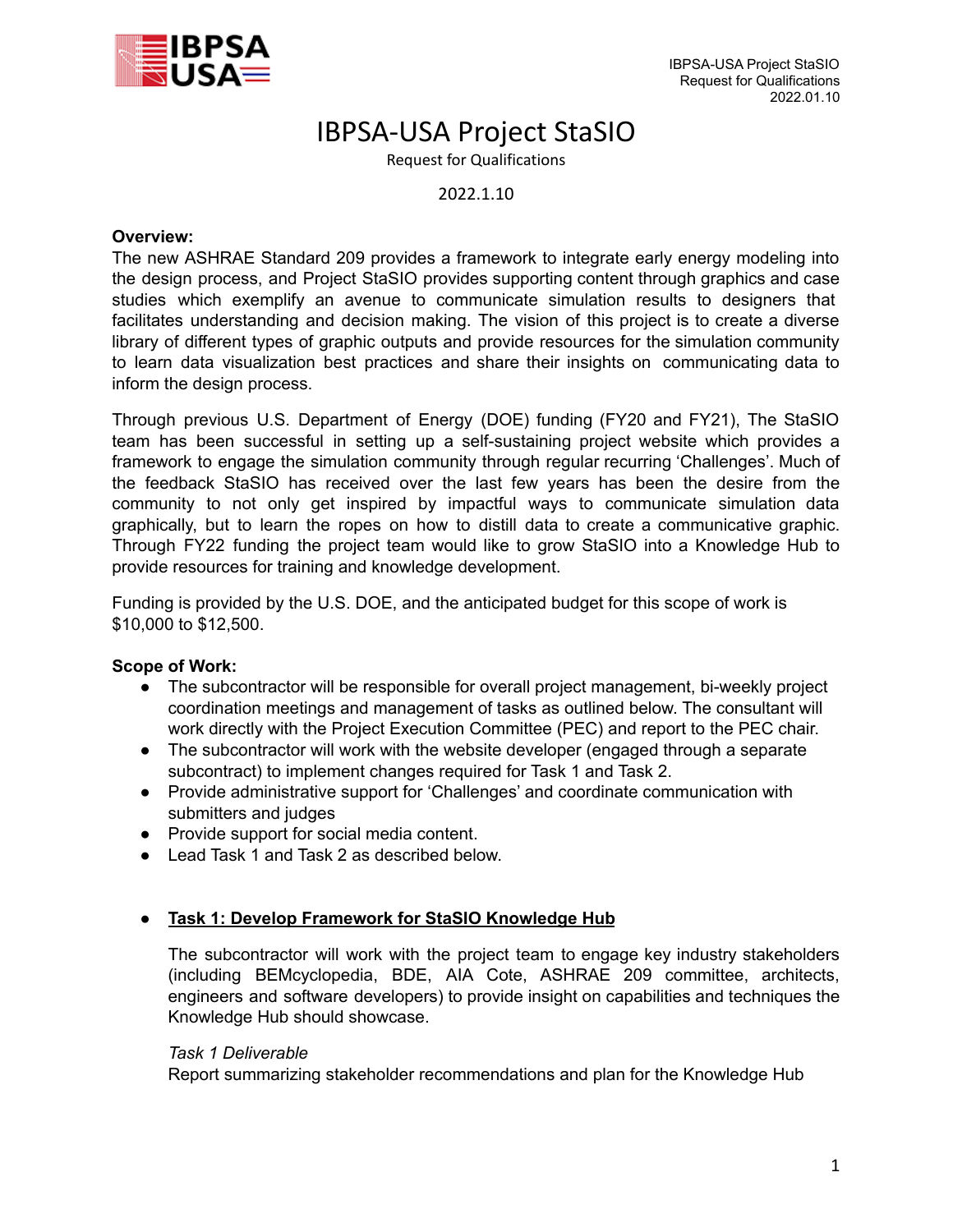

# ● **Task 2: Solicit Content for StaSIO Knowledge Hub**

The subcontractor will work with the project team and will reach out to industry wide experts to request content for the Knowledge Hub. This outreach could be through the regular StaSIO Challenges feature which are open to the entire simulation community.

*Task 2 Deliverables*

Report summarizing the outcome of the crowdsourcing effort

## **Deliverables and Timeline:**

| Deliverable/Milestone        | <b>Date</b>                 |
|------------------------------|-----------------------------|
| 0.1 Issue RFQ                | January 10th, 2022          |
| 0.2 Proposal deadline        | <b>January 31st, 2022</b>   |
| 0.3 Project Kickoff          | February 14th, 2022         |
| 0.4 Monthly Progress Reports | <b>Monthly</b>              |
| 1.0 Task 1 Deliverable       | June 6 <sup>th</sup> , 2022 |
| 2.0 Task 2 Deliverable       | September 5th, 2022         |

# **Format for Submittals:**

- 1. **CV and Team Expertise:** Description of general qualifications, specific evidence of relevant experience, and a listing of key personnel that would be available to work on this project.
- 2. **Cost**. Proposed hourly billing rate for each team member. Description of any match funding or in-kind contributions that would be provided Additional Optional Information:
- 3. **Description of Approach:** Up to two pages describing the consultant's approach to meeting project objectives.
- 4. **Comparable Projects:** Summary of past projects that demonstrate the consultant's expertise.

# **Evaluation of Submittals:**

Consultants responding to this RFQ must demonstrate relevant expertise and capability in the following criteria:

- Detailed understanding applying BEM across a variety of use cases including, but not limited to, conceptual design, design optimization, system design, code compliance analysis, and green building rating system analysis
- Experience in developing agendas, presentation materials, and hosting technical advisory group meetings
- Exceptional written and oral communication skills